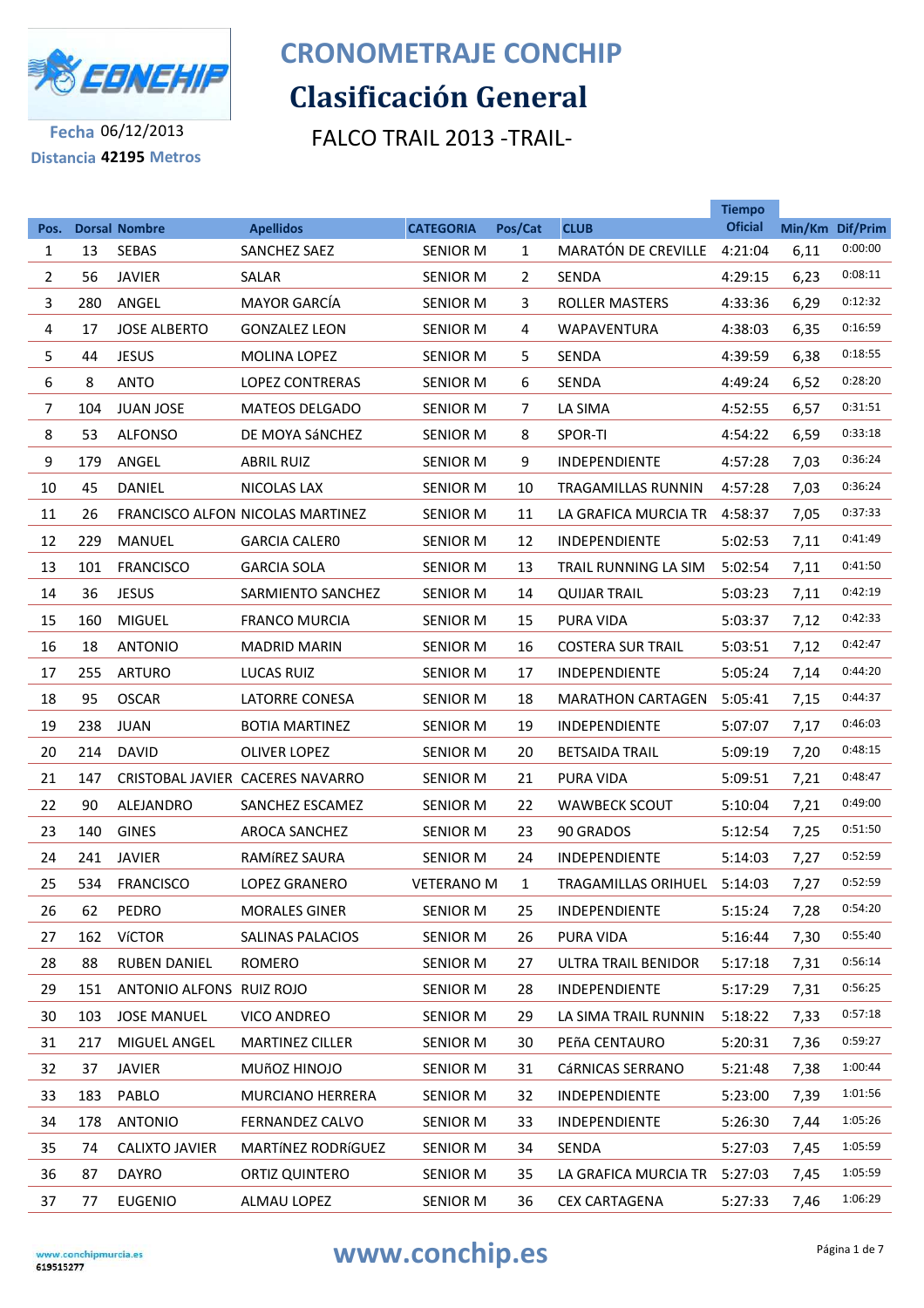|            |     |                                         |                                            |                                     |                |                                    | <b>Tiempo</b><br><b>Oficial</b> |      |                            |
|------------|-----|-----------------------------------------|--------------------------------------------|-------------------------------------|----------------|------------------------------------|---------------------------------|------|----------------------------|
| Pos.<br>38 | 324 | <b>Dorsal Nombre</b><br><b>FEDERICO</b> | <b>Apellidos</b><br><b>ESTEBAN ARRIBAS</b> | <b>CATEGORIA</b><br><b>SENIOR M</b> | Pos/Cat<br>37  | <b>CLUB</b><br>ULTRA-TRAIL BENIDOR | 5:29:06                         | 7,48 | Min/Km Dif/Prim<br>1:08:02 |
| 39         | 322 | <b>JOSE LUIS</b>                        | <b>BARCIA CARO</b>                         | <b>SENIOR M</b>                     | 38             | ULTRA-TRAIL BENIDOR                | 5:29:07                         | 7,48 | 1:08:03                    |
| 40         | 321 | <b>JUAN MIGUEL</b>                      | <b>IVARS BECERRA</b>                       | <b>VETERANO M</b>                   | $\overline{2}$ | ULTRA-TRAIL BENIDOR                | 5:29:07                         | 7,48 | 1:08:03                    |
| 41         | 10  | <b>JOSE ANTONIO</b>                     | ROJANO NOVA                                | <b>SENIOR M</b>                     | 39             | ULTRA-TRAIL BENIDOR                | 5:29:07                         | 7,48 | 1:08:03                    |
| 42         | 153 | <b>JOSE MARIA</b>                       | <b>NADAL LORENTE</b>                       | <b>SENIOR M</b>                     | 40             | <b>INDEPENDIENTE</b>               | 5:29:21                         | 7,48 | 1:08:17                    |
| 43         | 227 | <b>MARCO</b>                            | <b>CENTINARO</b>                           | <b>SENIOR M</b>                     | 41             | <b>INDEPENDIENTE</b>               | 5:31:42                         | 7,52 | 1:10:38                    |
| 44         | 63  | <b>OSCAR</b>                            | <b>JIMENEZ GONZALEZ</b>                    | <b>SENIOR M</b>                     | 42             | CLUB ATLETISMO MAN                 | 5:32:27                         | 7,53 | 1:11:23                    |
| 45         | 106 | <b>MANUEL</b>                           | <b>ACEDO FERNANDEZ</b>                     | <b>SENIOR M</b>                     | 43             | TRAIL RUNNING LA SIM               | 5:35:30                         | 7,57 | 1:14:26                    |
| 46         | 219 | MANUEL                                  | TORREBLANCA MARIN                          | <b>SENIOR M</b>                     | 44             | <b>INDEPENDIENTE</b>               | 5:35:48                         | 7,57 | 1:14:44                    |
| 47         | 261 | <b>JOSE ANTONIO</b>                     | CABALLERO BELDA                            | <b>VETERANO M</b>                   | 3              | <b>INDEPENDIENTE</b>               | 5:37:38                         | 8,00 | 1:16:34                    |
| 48         | 5.  | <b>ESTHER</b>                           | <b>SANCHEZ PEREZ</b>                       | <b>SENIOR F</b>                     | $\mathbf{1}$   | <b>MANDARACHE CARTAG</b>           | 5:37:49                         | 8,00 | 1:16:45                    |
| 49         | 146 | SALVADOR                                | SANCHEZ NADAL                              | <b>SENIOR M</b>                     | 45             | <b>BADURUNNERS</b>                 | 5:38:36                         | 8,01 | 1:17:32                    |
| 50         | 230 | <b>JOSé FRANCISCO</b>                   | <b>CARRILLO NAVARRO</b>                    | <b>SENIOR M</b>                     | 46             | <b>INDEPENDIENTE</b>               | 5:38:37                         | 8,02 | 1:17:33                    |
| 51         | 251 | RAMÓN                                   | SÁNCHEZ GARCÍA                             | <b>SENIOR M</b>                     | 47             | <b>SIN NOMBRE</b>                  | 5:40:27                         | 8,04 | 1:19:23                    |
| 52         | 331 | <b>INOCENCIO</b>                        | <b>GONZALEZ REOLID</b>                     | <b>VETERANO M</b>                   | 4              | <b>INDEPENDIENTE</b>               | 5:44:24                         | 8,10 | 1:23:20                    |
| 53         | 240 | <b>FRANCISCO</b>                        | SANCHEZ DOMENE                             | <b>SENIOR M</b>                     | 48             | <b>INDEPENDIENTE</b>               | 5:45:13                         | 8,11 | 1:24:09                    |
| 54         | 257 | FRANCISCO JOSÉ                          | <b>HERNÁNDEZ MOLINA</b>                    | <b>VETERANO M</b>                   | 5              | PURA VIDA                          | 5:47:39                         | 8,14 | 1:26:35                    |
| 55         | 313 | <b>JAVIER</b>                           | LÓPEZ MORENO                               | PROMESA M                           | $\mathbf{1}$   | R.A.A.A. 73                        | 5:48:22                         | 8,15 | 1:27:18                    |
| 56         | 315 | MANUEL                                  | ALFARO MOLINA                              | SENIOR M                            | 49             | R.A.A.A. 73                        | 5:48:22                         | 8,15 | 1:27:18                    |
| 57         | 258 | ALFREDO                                 | <b>MICOL GALLEGO</b>                       | <b>VETERANO M</b>                   | 6              | R.A.A.A. 73                        | 5:48:23                         | 8,15 | 1:27:19                    |
| 58         | 311 | SALVADOR                                | <b>OTÓN SAURA</b>                          | <b>SENIOR M</b>                     | 50             | R.A.A.A. 73                        | 5:48:23                         | 8,15 | 1:27:19                    |
| 59         | 310 |                                         | FRANCISCO JAVIER COROMINAS CLEMENTE        | SENIOR M                            | 51             | <b>CLUB TRAIL ALBACETE</b>         | 5:49:44                         | 8,17 | 1:28:40                    |
| 60         | 306 |                                         | FRANCISCO JAVIER RODRÍGUEZ MARÍN           | <b>SENIOR M</b>                     | 52             | <b>CLUB TRAIL ALBACETE</b>         | 5:49:44                         | 8,17 | 1:28:40                    |
| 61         | 309 | <b>VIRGILIO</b>                         | LORENZO LÓPEZ                              | <b>SENIOR M</b>                     | 53             | <b>CLUB TRAIL ALBACETE</b>         | 5:49:44                         | 8,17 | 1:28:40                    |
| 62         | 307 | <b>JOSE ANTONIO</b>                     | <b>ALCALA CABALLERO</b>                    | <b>SENIOR M</b>                     | 54             | <b>CLUB TRAIL ALBACETE</b>         | 5:49:45                         | 8,17 | 1:28:41                    |
| 63         | 201 | <b>MIGUEL</b>                           | <b>GONZALEZ LARA</b>                       | <b>SENIOR M</b>                     | 55             | INDEPENDIENTE                      | 5:49:50                         | 8,17 | 1:28:46                    |
| 64         | 133 | PEDRO JUAN                              | <b>ABRIL ABELLAN</b>                       | PROMESA M                           | 2              | <b>INDEPENDIENTE</b>               | 5:50:22                         | 8,18 | 1:29:18                    |
| 65         | 253 | ANTONIO JOSE                            | ABRIL CORBALAN                             | <b>SENIOR M</b>                     | 56             | <b>NINGUNO</b>                     | 5:53:07                         | 8,22 | 1:32:03                    |
| 66         | 132 | <b>DAVID</b>                            | FERNANDEZ MARTINEZ                         | PROMESA M                           | 3              | INDEPENDIENTE                      | 5:54:09                         | 8,24 | 1:33:05                    |
| 67         | 232 | <b>ANTONIO</b>                          | <b>JODAR TUDELA</b>                        | <b>SENIOR M</b>                     | 57             | CARAVACA ES LA META                | 5:55:28                         | 8,25 | 1:34:24                    |
| 68         | 84  | <b>JONATHAN</b>                         | MAIRELES VILLEGAS                          | SENIOR M                            | 58             | ALHAMA COYM                        | 5:55:40                         | 8,26 | 1:34:36                    |
| 69         | 65  | <b>JOAQUIN</b>                          | <b>MAKOWSKI ENTRAMBAS</b>                  | <b>SENIOR M</b>                     | 59             | <b>CLUB ATLETISMO TORR</b>         | 5:56:09                         | 8,26 | 1:35:05                    |
| 70         | 19  | AMADOR J.                               | PÉREZ PARRA                                | SENIOR M                            | 60             | <b>INDEPENDIENTE</b>               | 5:56:25                         | 8,27 | 1:35:21                    |
| 71         | 23  | <b>JOSE LUIS</b>                        | BERNAL GONZALEZ                            | SENIOR M                            | 61             | <b>CEX CARTAGENA</b>               | 6:01:18                         | 8,34 | 1:40:14                    |
| 72         | 304 | JOSé ÁNGEL                              | RAMÍREZ PIÑERO                             | SENIOR M                            | 62             | <b>CLUB TRAIL ALBACETE</b>         | 6:02:48                         | 8,36 | 1:41:44                    |
| 73         | 303 | <b>JOSE CARLOS</b>                      | <b>GABALDON CAMPILLO</b>                   | SENIOR M                            | 63             | <b>CLUB TRAIL ALBACETE</b>         | 6:02:48                         | 8,36 | 1:41:44                    |
| 74         | 305 | JESúS                                   | <b>GONZÁLEZ CORCOLES</b>                   | <b>SENIOR M</b>                     | 64             | <b>CLUB TRAIL ALBACETE</b>         | 6:02:49                         | 8,36 | 1:41:45                    |
| 75         | 301 | SAMUEL                                  | <b>LOPEZ HERREROS</b>                      | <b>VETERANO M</b>                   | 7              | <b>CLUB TRAIL ALBACETE</b>         | 6:02:49                         | 8,36 | 1:41:45                    |
| 76         | 302 | <b>ALBERTO JAVIER</b>                   | CAMPOS MOYANO                              | SENIOR M                            | 65             | <b>CLUB TRAIL ALBACETE</b>         | 6:02:49                         | 8,36 | 1:41:45                    |
| 77         | 139 | <b>JOSE ANTONIO</b>                     | RODRIGUEZ FERNANDEZ                        | SENIOR M                            | 66             | INDEPENDIENTE                      | 6:04:07                         | 8,38 | 1:43:03                    |
| 78         | 154 | <b>JUAN FRANCISCO</b>                   | LÓPEZ CORBALAN                             | SENIOR M                            | 67             | INDEPENDIENTE                      | 6:04:11                         | 8,38 | 1:43:07                    |
| 79         | 206 | <b>JOSE ANTONIO</b>                     | <b>DURAN ESPIN</b>                         | SENIOR M                            | 68             | <b>INDEPENDIENTE</b>               | 6:04:55                         | 8,39 | 1:43:51                    |
| 80         | 107 | JESúS                                   | <b>BAYONAS CERDá</b>                       | SENIOR M                            | 69             | CLUB SEDERISTA LA CA               | 6:05:19                         | 8,39 | 1:44:15                    |
| 81         | 64  | <b>JOAQUIN</b>                          | APARICIO EGEA                              | <b>SENIOR M</b>                     | 70             | CLUB ATLETISMO TORR                | 6:05:57                         | 8,40 | 1:44:53                    |
|            |     |                                         |                                            |                                     |                |                                    |                                 |      |                            |

# WWW.CONChip.es Página 2 de 7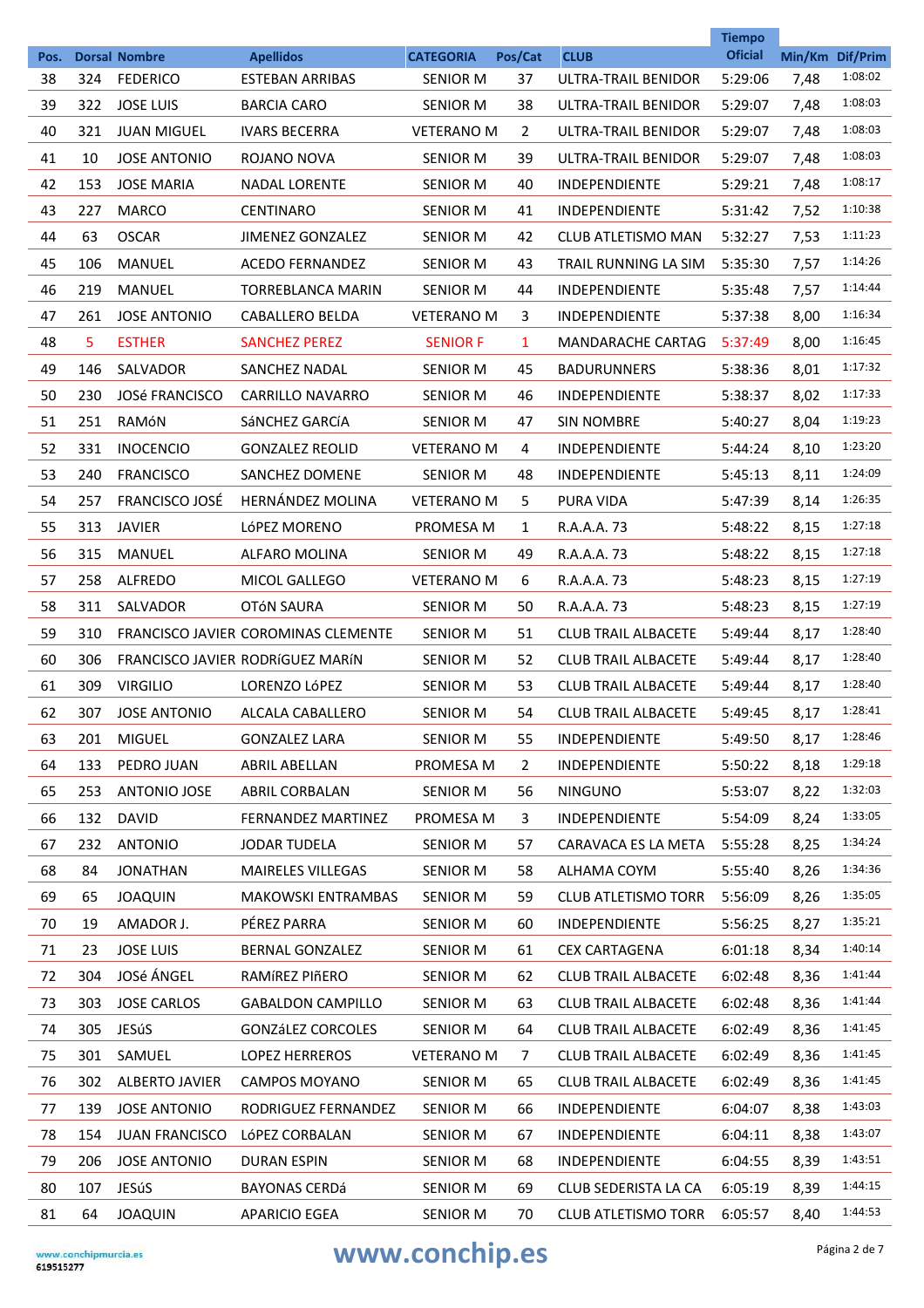| Pos. |     | <b>Dorsal Nombre</b>        | <b>Apellidos</b>           | <b>CATEGORIA</b>  | Pos/Cat | <b>CLUB</b>                 | <b>Tiempo</b><br><b>Oficial</b> |      | Min/Km Dif/Prim |
|------|-----|-----------------------------|----------------------------|-------------------|---------|-----------------------------|---------------------------------|------|-----------------|
| 82   | 314 | <b>VICTOR</b>               | <b>MARTINEZ DIAZ</b>       | <b>SENIOR M</b>   | 71      | R.A.A.A. 73                 | 6:06:30                         | 8,41 | 1:45:26         |
| 83   | 220 | <b>JUAN JESÚS</b>           | <b>MORA GIMÉNEZ</b>        | <b>SENIOR M</b>   | 72      | <b>INDEPENDIENTE</b>        | 6:07:11                         | 8,42 | 1:46:07         |
| 84   | 80  | ALEJANDRO                   | DEL CASTILLO ANTEQUER      | <b>SENIOR M</b>   | 73      | <b>INDEPENDIENTE</b>        | 6:07:12                         | 8,42 | 1:46:08         |
| 85   | 209 | <b>JOSE JOAQUIN</b>         | ORTOLÁ FEMENÍA             | <b>SENIOR M</b>   | 74      | <b>INDEPENDIENTE</b>        | 6:07:50                         | 8,43 | 1:46:46         |
| 86   | 242 | <b>JOSE TOMAS</b>           | <b>GOMEZ ARANZABE</b>      | <b>VETERANO M</b> | 8       | C.A. LA PETACA              | 6:08:24                         | 8,44 | 1:47:20         |
| 87   | 226 | <b>JUAN FRANCISCO</b>       | <b>AGUDO RUIZ</b>          | <b>SENIOR M</b>   | 75      | <b>INDEPENDIENTE</b>        | 6:08:25                         | 8,44 | 1:47:21         |
| 88   | 308 | <b>WILDER</b>               | <b>GARCIA ORREGO</b>       | <b>SENIOR M</b>   | 76      | <b>TRAIL ALBACETE</b>       | 6:08:32                         | 8,44 | 1:47:28         |
| 89   | 54  | <b>ENRIQUE</b>              | SEMITIEL GIMÉNEZ           | <b>SENIOR M</b>   | 77      | <b>GSM PORTAZGO TRAIL</b>   | 6:09:39                         | 8,46 | 1:48:35         |
| 90   | 326 | <b>JAVIER</b>               | LÓPEZ ORTEGA               | <b>SENIOR M</b>   | 78      | ULTRA-TRAIL BENIDOR         | 6:09:46                         | 8,46 | 1:48:42         |
| 91   | 48  | <b>JOSE ANTONIO</b>         | NICOLAS LAX                | <b>SENIOR M</b>   | 79      | <b>C.A. TRAGAMILLAS</b>     | 6:11:40                         | 8,48 | 1:50:36         |
| 92   | 99  | <b>FELIX</b>                | <b>CAMPOS BROCAL</b>       | <b>SENIOR M</b>   | 80      | <b>CLUB DE MONTAÑA ESC</b>  | 6:11:54                         | 8,49 | 1:50:50         |
| 93   | 32  | <b>OSCAR</b>                | OLIVARES PAMBLANCO         | <b>SENIOR M</b>   | 81      | <b>CXMVALENCIA</b>          | 6:12:00                         | 8,49 | 1:50:56         |
| 94   | 75  | CARMELO                     | <b>GARCIA RUIZ</b>         | <b>SENIOR M</b>   | 82      | <b>CLUB SENDERISMO CAB</b>  | 6:12:23                         | 8,50 | 1:51:19         |
| 95   | 46  | <b>SERGIO</b>               | <b>FEREZ HERNANDEZ</b>     | <b>SENIOR M</b>   | 83      | <b>QUIJAR TRAIL</b>         | 6:12:31                         | 8,50 | 1:51:27         |
| 96   | 172 | <b>CARLOS JESÚS</b>         | UTRILLA UTRILLA            | <b>SENIOR M</b>   | 84      | <b>CLUB ATLETISMO CRIPT</b> | 6:13:01                         | 8,50 | 1:51:57         |
| 97   | 89  | <b>JUAN</b>                 | <b>CUTILLAS GAONA</b>      | <b>SENIOR M</b>   | 85      | <b>INDEPENDIENTE</b>        | 6:14:05                         | 8,52 | 1:53:01         |
| 98   | 29  | <b>RAFAEL</b>               | POZUELO RUFETE             | <b>SENIOR M</b>   | 86      | <b>CLUB MONTAñA REDO</b>    | 6:14:58                         | 8,53 | 1:53:54         |
| 99   | 28  | <b>RUBEN</b>                | <b>MEDINA GUIRAO</b>       | <b>SENIOR M</b>   | 87      | <b>CLUB MONTAñA REDO</b>    | 6:14:59                         | 8,53 | 1:53:55         |
| 100  | 93  | <b>LARA PEREZ</b>           | <b>SERGIO</b>              | <b>SENIOR M</b>   | 88      | <b>CLUB 90 GRADOS</b>       | 6:14:59                         | 8,53 | 1:53:55         |
| 101  | 25  | <b>JESÚS RUN</b>            | CERDá ALCáNTARA            | <b>SENIOR M</b>   | 89      | CLUB DE MONTAÑA DE          | 6:14:59                         | 8,53 | 1:53:55         |
| 102  | 27  | <b>NICOMEDES</b>            | <b>BASTIAS BERNA</b>       | <b>SENIOR M</b>   | 90      | <b>CLUB DE MONTAÑA RE</b>   | 6:15:00                         | 8,53 | 1:53:56         |
| 103  | 184 | CARLOS                      | <b>GARCIA GOMEZ</b>        | <b>SENIOR M</b>   | 91      | <b>INDEPENDIENTE</b>        | 6:15:29                         | 8,54 | 1:54:25         |
| 104  | 39  | MIGUEL ANGEL                | <b>GARCIA SEGURA</b>       | <b>SENIOR M</b>   | 92      | <b>INDEPENDIENTE</b>        | 6:15:33                         | 8,54 | 1:54:29         |
| 105  | 210 | FRANCISCO JAVIER LOPEZ SAEZ |                            | <b>SENIOR M</b>   | 93      | <b>INDEPENDIENTE</b>        | 6:16:01                         | 8,55 | 1:54:57         |
| 106  | 41  | <b>FRANCISCO</b>            | <b>AVILA GOMEZ</b>         | <b>SENIOR M</b>   | 94      | <b>CXM VALENCIA</b>         | 6:16:10                         | 8,55 | 1:55:06         |
| 107  | 111 | VIDAL                       | <b>GAMONAL RODRÍGUEZ</b>   | <b>SENIOR M</b>   | 95      | C.A. CUENCA-DOLOMÍA         | 6:17:06                         | 8,56 | 1:56:02         |
| 108  | 254 | <b>DOMINGO</b>              | <b>GARCIA ROBLES</b>       | SENIOR M          | 96      | INDEPENDIENTE               | 6:21:04                         | 9,02 | 2:00:00         |
| 109  | 185 | <b>OSCAR</b>                | RAMOS DEL HOYO             | SENIOR M          | 97      | CORRICOLLANO                | 6:21:17                         | 9,02 | 2:00:13         |
| 110  | 173 | <b>JUAN CARLOS</b>          | PEñARRUBIA BLANCH          | SENIOR M          | 98      | PURA VIDA                   | 6:21:31                         | 9,03 | 2:00:27         |
| 111  | 320 | SALVADOR                    | <b>AZNAR CORTES</b>        | SENIOR M          | 99      | ULTRATRAILS.COM             | 6:21:42                         | 9,03 | 2:00:38         |
| 112  | 319 | <b>RUBEN</b>                | MONTESINOS LARENA          | SENIOR M          | 100     | ULTRATRAILS.COM             | 6:21:42                         | 9,03 | 2:00:38         |
| 113  | 317 | CARLOS                      | PICO PINA                  | SENIOR M          | 101     | ultratrails.com             | 6:21:43                         | 9,03 | 2:00:39         |
| 114  | 318 | RAúL                        | MONTERO ABUJAS             | <b>SENIOR M</b>   | 102     | ULTRATRAILS.COM             | 6:21:43                         | 9,03 | 2:00:39         |
| 115  | 102 | JAVIER                      | CANALEJO BALLESTER         | SENIOR M          | 103     | <b>CEX CARTAGENA</b>        | 6:22:22                         | 9,04 | 2:01:18         |
| 116  | 79  | PABLO ANGEL                 | <b>COS BAVIERAº</b>        | SENIOR M          | 104     | <b>CEX CARTAGENA</b>        | 6:22:22                         | 9,04 | 2:01:18         |
| 117  | 334 | <b>JOSE MANUEL</b>          | <b>GARRIDO JIMENEZ</b>     | SENIOR M          | 105     | INDEPENDIENTE               | 6:22:22                         | 9,04 | 2:01:18         |
| 118  | 78  | <b>GUIMEL</b>               | <b>GONZALEZ LUEIRO</b>     | <b>SENIOR M</b>   | 106     | <b>CEX CARTAGENA</b>        | 6:22:22                         | 9,04 | 2:01:18         |
| 119  | 109 | JOSE                        | RUIZ COLECHA               | SENIOR M          | 107     | INDEPENDIENTE               | 6:24:18                         | 9,06 | 2:03:14         |
| 120  | 72  | JOSE                        | <b>GUIRADO GARCIA</b>      | <b>SENIOR M</b>   | 108     | MONTAñA BULLAS              | 6:24:25                         | 9,07 | 2:03:21         |
| 121  | 60  | <b>FERNANDO</b>             | <b>MARTINEZ TORREBLANC</b> | SENIOR M          | 109     | LA CUEVA DEL OSO            | 6:24:45                         | 9,07 | 2:03:41         |
| 122  | 246 | <b>JUAN FRANCISCO</b>       | <b>CORBALÁN GARCÍA</b>     | SENIOR M          | 110     | INDEPENDIENTE               | 6:25:54                         | 9,09 | 2:04:50         |
| 123  | 213 | <b>ANTONIO</b>              | PASTOR MORENO              | SENIOR M          | 111     | INDEPENDIENTE               | 6:26:16                         | 9,09 | 2:05:12         |
| 124  | 148 | <b>JOEL</b>                 | <b>BUESO RODENAS</b>       | SENIOR M          | 112     | INDEPENDIENTE               | 6:26:57                         | 9,10 | 2:05:53         |
| 125  | 288 | <b>ANTONIO JESUS</b>        | SANCHEZ LLAMAZARES         | SENIOR M          | 113     | INDEPENDIENTE               | 6:28:40                         | 9,13 | 2:07:36         |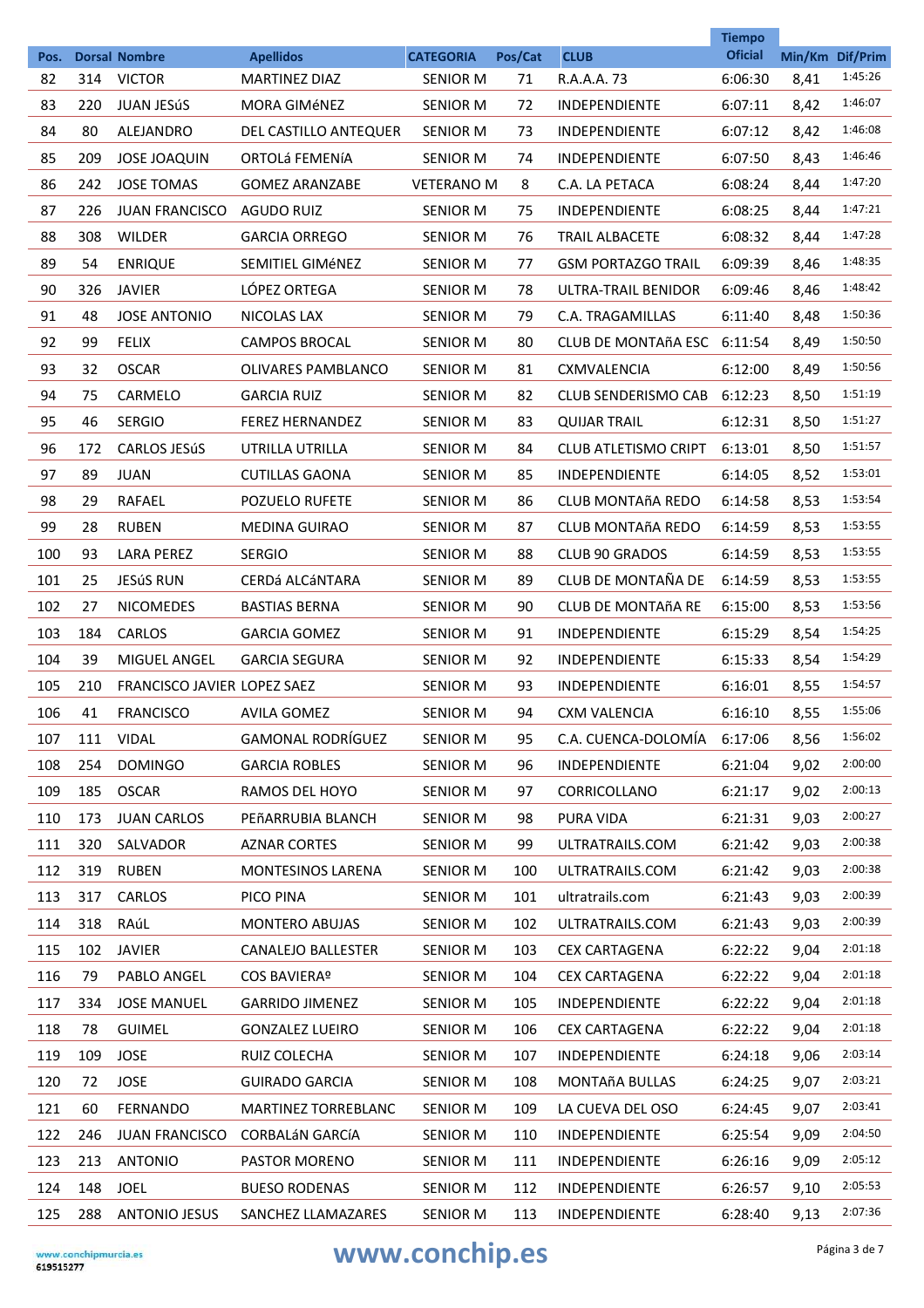|      |     |                       |                                               |                   |              |                             | <b>Tiempo</b>  |       |                            |
|------|-----|-----------------------|-----------------------------------------------|-------------------|--------------|-----------------------------|----------------|-------|----------------------------|
| Pos. |     | <b>Dorsal Nombre</b>  | <b>Apellidos</b><br><b>GUERRERO HERNANDEZ</b> | <b>CATEGORIA</b>  | Pos/Cat      | <b>CLUB</b>                 | <b>Oficial</b> |       | Min/Km Dif/Prim<br>2:07:59 |
| 126  | 218 | <b>VENTURA</b>        |                                               | SENIOR M          | 114          | <b>MOUNTAIN - MORATAL</b>   | 6:29:03        | 9,13  | 2:09:33                    |
| 127  | 100 | <b>JOAQUIN</b>        | <b>TOMAS ORTEGA</b>                           | <b>SENIOR M</b>   | 115          | <b>HINNENI TRAIL RUNNIN</b> | 6:30:37        | 9,15  | 2:10:25                    |
| 128  | 180 | <b>AGUSTIN</b>        | <b>ESPINOSA CASTILLO</b>                      | <b>SENIOR M</b>   | 116          | <b>INDEPENDIENTE</b>        | 6:31:29        | 9,17  | 2:12:07                    |
| 129  | 245 | PEDRO                 | <b>MIRAS GARCIA</b>                           | <b>SENIOR M</b>   | 117          | <b>INDEPENDIENTE</b>        | 6:33:11        | 9,19  | 2:12:07                    |
| 130  | 260 | <b>ALIANDRO</b>       | <b>AGUD SILVENTE</b>                          | <b>VETERANO M</b> | 9            | <b>INDEPENDIENTE</b>        | 6:33:11        | 9,19  |                            |
| 131  | 98  | <b>JUAN AMADOR</b>    | <b>MARTINEZ FERRER</b>                        | <b>SENIOR M</b>   | 118          | <b>CORREBIRRAS</b>          | 6:34:34        | 9,21  | 2:13:30                    |
| 132  | 97  | <b>JUAN MANUEL</b>    | <b>GRIñAN GARRIGOS</b>                        | <b>SENIOR M</b>   | 119          | <b>CLUB CHOTACABRAS</b>     | 6:34:35        | 9,21  | 2:13:31                    |
| 133  | 188 | <b>MARTIN</b>         | <b>MOLINA TOMAS</b>                           | <b>SENIOR M</b>   | 120          | <b>INDEPENDIENTE</b>        | 6:34:38        | 9,21  | 2:13:34                    |
| 134  | 193 | <b>JOSE</b>           | <b>ESPIN DUQUE</b>                            | <b>SENIOR M</b>   | 121          | <b>INDEPENDIENTE</b>        | 6:36:18        | 9,24  | 2:15:14                    |
| 135  | 164 | <b>VICENTE</b>        | <b>HERNÁNDEZ MOYA</b>                         | <b>SENIOR M</b>   | 122          | <b>INDEPENDIENTE</b>        | 6:36:36        | 9,24  | 2:15:32                    |
| 136  | 233 | SALVADOR              | <b>VERA SALMERON</b>                          | <b>SENIOR M</b>   | 123          | <b>INDEPENDIENTE</b>        | 6:38:27        | 9,27  | 2:17:23                    |
| 137  | 71  | <b>ANTONIO</b>        | <b>VILLEGAS LOPEZ</b>                         | <b>SENIOR M</b>   | 124          | <b>CT MURCIA</b>            | 6:39:43        | 9,28  | 2:18:39                    |
| 138  | 236 | <b>MARC</b>           | <b>BAñULS</b>                                 | SENIOR M          | 125          | BALEARIA DIANIUM            | 6:40:08        | 9,29  | 2:19:04                    |
| 139  | 237 | <b>ANTONIO</b>        | PERLES LLOBELL                                | <b>SENIOR M</b>   | 126          | <b>BALEARIA DIANIUM</b>     | 6:40:09        | 9,29  | 2:19:05                    |
| 140  | 208 | <b>JUAN CARLOS</b>    | <b>CANO MILÁN</b>                             | <b>SENIOR M</b>   | 127          | <b>INDEPENDIENTE</b>        | 6:41:31        | 9,31  | 2:20:27                    |
| 141  | 50  | JAVI                  | <b>MARTINEZ ROMERO</b>                        | <b>SENIOR M</b>   | 128          | <b>CLUB MARATON CARTA</b>   | 6:42:24        | 9,32  | 2:21:20                    |
| 142  | 273 | <b>JOSE IGNACIO</b>   | <b>GRAS MENTADO</b>                           | <b>VETERANO M</b> | 10           | <b>CORREBIRRAS</b>          | 6:43:00        | 9,33  | 2:21:56                    |
| 143  | 67  | DANIEL                | ROJO RÍOS                                     | <b>SENIOR M</b>   | 129          | <b>CEX CARTAGENA</b>        | 6:43:00        | 9,33  | 2:21:56                    |
| 144  | 30  | <b>FRANCISCO JOSE</b> | <b>MONDEJAR FERNANDEZ</b>                     | SENIOR M          | 130          | MALVARICHERAID              | 6:43:20        | 9,34  | 2:22:16                    |
| 145  | 120 | JUAN                  | <b>GUIRAO JIMENEZ</b>                         | <b>VETERANO M</b> | 11           | CUB DE MONTAñA DE           | 6:44:12        | 9,35  | 2:23:08                    |
| 146  | 43  | <b>ANTONIO</b>        | <b>JAEN FERNANDEZ</b>                         | <b>SENIOR M</b>   | 131          | <b>FALCOTRAIL</b>           | 6:44:12        | 9,35  | 2:23:08                    |
| 147  | 168 | <b>Fº JAVIER</b>      | <b>GONZALEZ MARTINEZ</b>                      | <b>SENIOR M</b>   | 132          | <b>PURA VIDA</b>            | 6:44:43        | 9,35  | 2:23:39                    |
| 148  | 211 | <b>AGUSTIN</b>        | <b>VALERA DE GEA</b>                          | <b>SENIOR M</b>   | 133          | <b>CRUZ BEGASTRI CEHEGI</b> | 6:44:48        | 9,36  | 2:23:44                    |
| 149  | 265 | <b>RAMON</b>          | <b>AGUILAR RECUENCO</b>                       | <b>VETERANO M</b> | 12           | <b>INDEPENDIENTE</b>        | 6:45:44        | 9,37  | 2:24:40                    |
| 150  | 130 | <b>MATIAS</b>         | <b>LOPEZ PUERTO</b>                           | <b>VETERANO M</b> | 13           | ALHAMA COYM                 | 6:46:01        | 9,37  | 2:24:57                    |
| 151  | 70  | <b>FCO JAVIER</b>     | DORADO PÉREZ                                  | <b>SENIOR M</b>   | 134          | PICOS VERDES                | 6:47:27        | 9,39  | 2:26:23                    |
| 152  | 123 | <b>JUAN DE DIOS</b>   | <b>JIMENEZ MARTIN</b>                         | <b>VETERANO M</b> | 14           | <b>BDM X-TREM</b>           | 6:47:28        | 9,39  | 2:26:24                    |
| 153  | 94  | <b>JOSE MANUEL</b>    | MUÑOZ SANSANO                                 | SENIOR M          | 135          | <b>MARUJAS ACELERAS</b>     | 6:47:44        | 9,40  | 2:26:40                    |
| 154  | 12  | FRANCISCO JOSÉ        | ESPÍN DUQUE                                   | SENIOR M          | 136          | SENDA                       | 6:48:30        | 9,41  | 2:27:26                    |
| 155  | 114 | <b>ALICIA</b>         | <b>PEREZ BLANCO</b>                           | <b>VETERANO F</b> | $\mathbf{1}$ | CDE LA PEDRIZA DEL M        | 6:50:32        | 9,44  | 2:29:28                    |
| 156  | 34  | <b>JORGE</b>          | <b>TAPIA FUERTES</b>                          | SENIOR M          | 137          | <b>SPORTI</b>               | 6:51:14        | 9,45  | 2:30:10                    |
| 157  | 110 | <b>MARCOS</b>         | <b>MARTINEZ PEREZ</b>                         | <b>SENIOR M</b>   | 138          | <b>GRUPO SENDERISTA VE</b>  | 6:51:26        | 9,45  | 2:30:22                    |
| 158  | 223 | <b>SERGIO</b>         | <b>MARTINEZ MESEGUER</b>                      | <b>SENIOR M</b>   | 139          | INDEPENDIENTE               | 6:51:26        | 9,45  | 2:30:22                    |
| 159  | 274 | <b>IGNACIO</b>        | VILLAR GÓMEZ                                  | <b>VETERANO M</b> | 15           | <b>CORREBIRRAS</b>          | 6:53:46        | 9,48  | 2:32:42                    |
| 160  | 279 | <b>FRANCISCO</b>      | <b>MORA ORTIZ</b>                             | <b>VETERANO M</b> | 16           | <b>CLUB TRIATLÓN TRAGA</b>  | 6:54:48        | 9,50  | 2:33:44                    |
| 161  | 131 |                       | FRANCISCO JESUS CAMARA MURCIA                 | <b>VETERANO M</b> | 17           | <b>CEX CARTAGENA</b>        | 6:54:55        | 9,50  | 2:33:51                    |
| 162  | 252 | RAMÓN                 | <b>BLANCO GARCÍA</b>                          | <b>SENIOR M</b>   | 140          | INDEPENDIENTE               | 6:55:25        | 9,51  | 2:34:21                    |
| 163  | 207 | <b>FRANCISCO</b>      | <b>AZNAR BROTONS</b>                          | SENIOR M          | 141          | C.A. LA MANGA               | 6:55:49        | 9,51  | 2:34:45                    |
| 164  | 200 | GASPAR                | <b>ANTON ESPINOSA</b>                         | SENIOR M          | 142          | GAME                        | 6:59:06        | 9,56  | 2:38:02                    |
| 165  | 199 | PEDRO LUIS            | <b>ANTON ESPINOSA</b>                         | SENIOR M          | 143          | <b>GAME</b>                 | 6:59:07        | 9,56  | 2:38:03                    |
| 166  | 335 | RAUL                  | NAVARRO MEMBRILLA                             | SENIOR M          | 144          | ULTRAFONDO GUADIX           | 6:59:57        | 9,57  | 2:38:53                    |
| 167  | 66  | <b>BERNABE</b>        | <b>GIL MARTÍNEZ</b>                           | SENIOR M          | 145          | SENDA                       | 7:01:20        | 9,59  | 2:40:16                    |
| 168  | 316 | <b>JORGE</b>          | RIQUELME ARTAJONA                             | SENIOR M          | 146          | INDEPENDIENTE               | 7:04:32        | 10,04 | 2:43:28                    |
|      |     |                       |                                               |                   |              |                             | 7:04:33        |       | 2:43:29                    |
| 169  | 138 | JULIAN                | SANCHEZ MARTINEZ                              | SENIOR M          | 147          | MOUNTAIN-MORATALL           |                | 10,04 |                            |

## WWW.conchip.es Página 4 de 7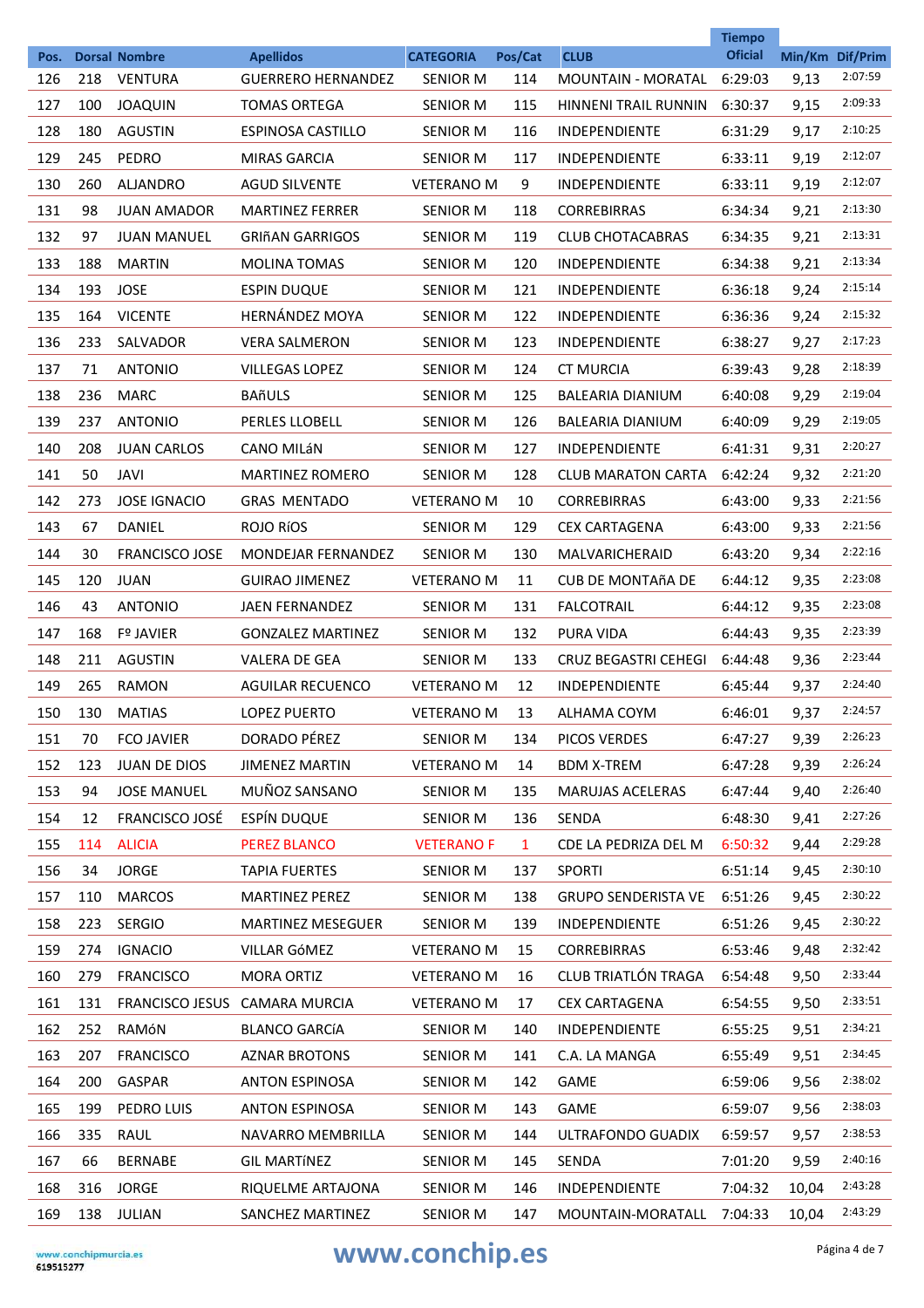|             |     |                                          |                                        |                              |                       |                            | <b>Tiempo</b>             |                |                            |
|-------------|-----|------------------------------------------|----------------------------------------|------------------------------|-----------------------|----------------------------|---------------------------|----------------|----------------------------|
| Pos.<br>170 | 221 | <b>Dorsal Nombre</b><br><b>FRANCISCO</b> | <b>Apellidos</b><br><b>MIRAS PONCE</b> | <b>CATEGORIA</b><br>SENIOR M | Pos/Cat<br>148        | <b>CLUB</b><br>PURA VIDA   | <b>Oficial</b><br>7:07:19 |                | Min/Km Dif/Prim<br>2:46:15 |
| 171         | 35  | <b>JOSE</b>                              | <b>GARCIA ALCARAZ</b>                  | <b>SENIOR M</b>              | 149                   | <b>MARATHON CARTAGEN</b>   | 7:07:40                   | 10,08<br>10,08 | 2:46:36                    |
| 172         | 276 | PEDRO JOSE                               | <b>ESCUDERO SANCHEZ</b>                | <b>VETERANO M</b>            | 18                    | <b>CORREBIRRAS</b>         | 7:07:51                   | 10,08          | 2:46:47                    |
| 173         | 287 | <b>MANUEL</b>                            | RODRIGUEZ FRÍAS                        | PROMESA M                    | 4                     | <b>INDEPENDIENTE</b>       | 7:08:06                   | 10,09          | 2:47:02                    |
| 174         | 225 | <b>JOAQUIN</b>                           | SANCHEZ NOGUERA                        | <b>SENIOR M</b>              | 150                   | INDEPENDIENTE              | 7:08:41                   | 10,10          | 2:47:37                    |
| 175         | 176 | PAULINO                                  | ROCA MARTÍNEZ                          | <b>SENIOR M</b>              | 151                   | <b>INDEPENDIENTE</b>       | 7:08:47                   | 10,10          | 2:47:43                    |
| 176         | 16  | <b>MARCOS</b>                            | ESPINOSA GONZALEZ                      | SENIOR M                     | 152                   | SPORT CLUB MURCIA          | 7:10:27                   | 10,12          | 2:49:23                    |
| 177         | 284 | <b>BENJAMIN</b>                          | MUÑOZ BORRACHERO                       | <b>SENIOR M</b>              | 153                   | <b>MURCIA RUNNING</b>      | 7:10:27                   | 10,12          | 2:49:23                    |
| 178         | 283 | <b>JESUALDO</b>                          | AGUILERA SANCHEZ                       | <b>SENIOR M</b>              | 154                   | <b>MURCIA RUNNING</b>      | 7:10:27                   |                | 2:49:23                    |
| 179         | 182 | <b>JORGE</b>                             | <b>TORRES GUILLÉN</b>                  | SENIOR M                     | 155                   | <b>CARTAGENA TRAIL</b>     | 7:13:40                   | 10,12          | 2:52:36                    |
|             |     |                                          |                                        |                              |                       |                            |                           | 10,17          | 2:52:36                    |
| 180         | 181 | <b>DAVID</b>                             | <b>CARO FRUTOS</b>                     | <b>SENIOR M</b>              | 156                   | <b>CARTAGENA TRAIL</b>     | 7:13:40                   | 10,17          |                            |
| 181         | 300 | <b>SERGIO</b>                            | PINEDO ORTEGA                          | SENIOR M                     | 157                   | <b>CLUB TRAIL ALBACETE</b> | 7:14:53                   | 10,18          | 2:53:49                    |
| 182         | 203 | <b>DANIEL</b>                            | <b>FERNANDEZ VALERA</b>                | <b>SENIOR M</b>              | 158                   | <b>INDEPENDIENTE</b>       | 7:14:58                   | 10,19          | 2:53:54                    |
| 183         | 52  | <b>JUANFRA</b>                           | <b>MARTINEZ MORENO</b>                 | <b>SENIOR M</b>              | 159                   | LA GRÁFICA MURCIA TR       | 7:16:51                   | 10,21          | 2:55:47                    |
| 184         | 83  | JESÚS                                    | <b>HERNÁNDEZ ZARAGOZA</b>              | <b>SENIOR M</b>              | 160                   | <b>CLUB ATLETISMO BENI</b> | 7:18:50                   | 10,24          | 2:57:46                    |
| 185         | 272 | <b>JUAN ANTONIO</b>                      | <b>SANTOS MORENO</b>                   | <b>VETERANO M</b>            | 19                    | <b>INDEPENDIENTE</b>       | 7:23:39                   | 10,31          | 3:02:35                    |
| 186         | 6   | <b>CHARY</b>                             | <b>ORTIZ ORTIN</b>                     | <b>SENIOR F</b>              | $\mathbf{2}^{\prime}$ | ASOCIACIÓN DEPORTIV        | 7:25:38                   | 10,34          | 3:04:34                    |
| 187         | 119 | RAMON                                    | RODRIGUEZ IBORRA                       | <b>VETERANO M</b>            | 20                    | <b>CORREBIRRAS</b>         | 7:25:38                   | 10,34          | 3:04:34                    |
| 188         | 328 | <b>MIGUEL ANGEL</b>                      | SANCHEZ SANCHEZ                        | SENIOR M                     | 161                   | <b>CAM CAL</b>             | 7:27:29                   | 10,36          | 3:06:25                    |
| 189         | 171 | <b>JOSE LUIS</b>                         | <b>MARIN CHILLARON</b>                 | <b>SENIOR M</b>              | 162                   | INDEPENDIENTE              | 7:27:34                   | 10,36          | 3:06:30                    |
| 190         | 49  | SERGIO ANTONIO                           | RODRIGUEZ CARO                         | <b>SENIOR M</b>              | 163                   | CLUB ALPINO CALASPA        | 7:29:09                   | 10,39          | 3:08:05                    |
| 191         | 202 | <b>JOSE LUIS</b>                         | <b>GIRONA LASSO</b>                    | SENIOR M                     | 164                   | <b>INDEPENDIENTE</b>       | 7:30:33                   | 10,41          | 3:09:29                    |
| 192         | 69  | PABLO                                    | ROJO RÍOS                              | <b>SENIOR M</b>              | 165                   | <b>CEX CARTAGENA</b>       | 7:30:40                   | 10,41          | 3:09:36                    |
| 193         | 195 | <b>MATHIEU</b>                           | <b>MILLET</b>                          | SENIOR M                     | 166                   | <b>INDEPENDIENTE</b>       | 7:32:38                   | 10,44          | 3:11:34                    |
| 194         | 243 | FRANCISCO JAVIER CABRERA VALDÉS          |                                        | <b>SENIOR M</b>              | 167                   | <b>INDEPENDIENTE</b>       | 7:34:51                   | 10,47          | 3:13:47                    |
| 195         | 21  | <b>FERNANDO</b>                          | SANCHEZ TORRALBA                       | <b>SENIOR M</b>              | 168                   | <b>CORREBIRRAS</b>         | 7:35:12                   | 10,47          | 3:14:08                    |
| 196         | 105 | <b>JOSE ANDRES</b>                       | <b>MARTINEZ GUERRERO</b>               | <b>SENIOR M</b>              | 169                   | SPOR-TI                    | 7:35:27                   | 10,48          | 3:14:23                    |
| 197         | 332 | <b>JESUALDO</b>                          | <b>VALVERDE SANZ</b>                   | SENIOR M                     | 170                   | INDEPENDIENTE              | 7:35:28                   | 10,48          | 3:14:24                    |
| 198         | 196 | <b>ALBERTO</b>                           | <b>SEGURA PEREZ</b>                    | SENIOR M                     | 171                   | SPOR-TI                    | 7:35:29                   | 10,48          | 3:14:25                    |
| 199         | 224 | <b>SERGIO</b>                            | <b>ALCARAZ MESEGUER</b>                | <b>SENIOR M</b>              | 172                   | <b>INDEPENDIENTE</b>       | 7:36:15                   | 10,49          | 3:15:11                    |
| 200         | 277 | <b>JOSE ANTONIO</b>                      | <b>GARCIA RODRIGUEZ</b>                | <b>VETERANO M</b>            | 21                    | <b>CLUB SENDERISTA TOT</b> | 7:37:09                   | 10,50          | 3:16:05                    |
| 201         | 212 | ALEJANDRO                                | <b>MANCHA LOPEZ</b>                    | <b>SENIOR M</b>              | 173                   | INDEPENDIENTE              | 7:38:17                   | 10,52          | 3:17:13                    |
| 202         | 61  | <b>FRANCISCO JOSE</b>                    | <b>MOLINA FERNANDEZ</b>                | SENIOR M                     | 174                   | <b>FALCOTRAIL</b>          | 7:38:17                   | 10,52          | 3:17:13                    |
| 203         | 42  | <b>ANTONIO</b>                           | DE LOS REYES-GARCÍA CA                 | SENIOR M                     | 175                   | SENDA                      | 7:38:18                   | 10,52          | 3:17:14                    |
| 204         | 167 | <b>ANTONIO</b>                           | ORS HERNANDEZ                          | <b>SENIOR M</b>              | 176                   | MALVARICHE-SPORBIKE        | 7:38:34                   | 10,52          | 3:17:30                    |
| 205         | 263 |                                          | FRANCISCO ROBER MORENO MOÑINO          | <b>VETERANO M</b>            | 22                    | INDEPENDIENTE              | 7:38:46                   | 10,52          | 3:17:42                    |
| 206         | 262 | <b>MARIANO</b>                           | <b>MULA GINER</b>                      | <b>VETERANO M</b>            | 23                    | MOBEL SPORT LORCA          | 7:41:39                   | 10,56          | 3:20:35                    |
| 207         | 145 | <b>ANTONIO</b>                           | DE PACO GIL                            | SENIOR M                     | 177                   | <b>BADURUNNERS</b>         | 7:42:20                   | 10,57          | 3:21:16                    |
| 208         | 270 | <b>JOSE LUIS</b>                         | <b>GARCIA HERNANDEZ</b>                | <b>VETERANO M</b>            | 24                    | INDEPENDIENTE              | 7:45:33                   | 11,02          | 3:24:29                    |
| 209         | 86  | <b>OSCAR</b>                             | <b>CARRILLO HERNANDEZ</b>              | SENIOR M                     | 178                   | ALHAMA COYM                | 7:45:57                   | 11,03          | 3:24:53                    |
| 210         | 156 | <b>JUAN ANTONIO</b>                      | <b>GUILLAMÓN SAORÍN</b>                | SENIOR M                     | 179                   | LA CASETA AZUL TRAIL       | 7:45:57                   | 11,03          | 3:24:53                    |
| 211         | 85  | <b>JESUS</b>                             | <b>CARRILLO HERNANDEZ</b>              | SENIOR M                     | 180                   | ALHAMA COYM                | 7:45:58                   | 11,03          | 3:24:54                    |
| 212         | 192 | <b>ANTONIO</b>                           | RUBIO MARTINEZ                         | SENIOR M                     | 181                   | INDEPENDIENTE              | 7:47:08                   | 11,04          | 3:26:04                    |
| 213         | 190 | JAVIER                                   | RUBIO MATTINEZ                         | SENIOR M                     | 182                   | INDEPENDIENTE              | 7:47:08                   | 11,04          | 3:26:04                    |

# **www.conchip.es** Página 5 de 7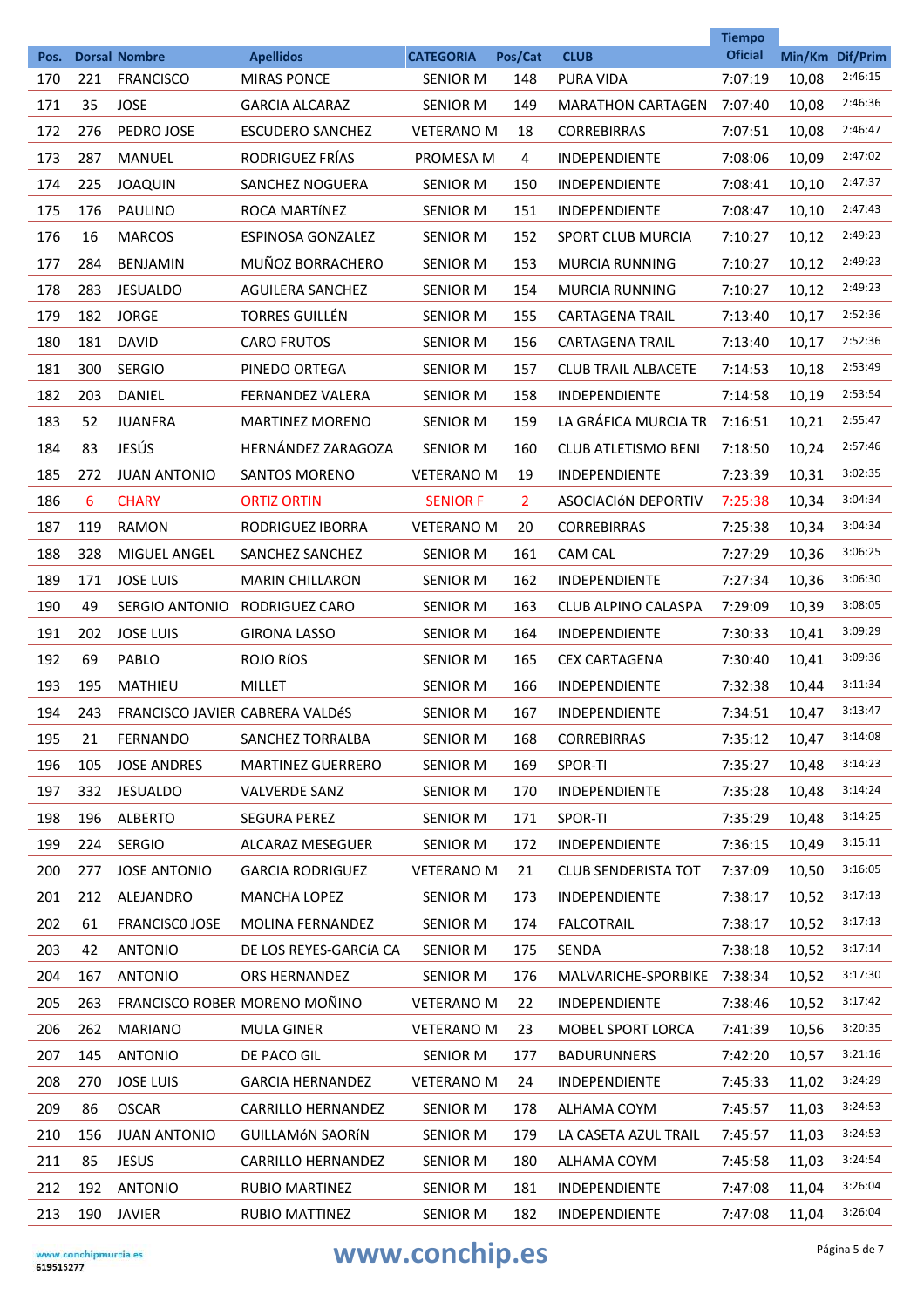|             |                |                                             |                                          |                                     |                |                              | <b>Tiempo</b>             |       |                            |
|-------------|----------------|---------------------------------------------|------------------------------------------|-------------------------------------|----------------|------------------------------|---------------------------|-------|----------------------------|
| Pos.<br>214 | 81             | <b>Dorsal Nombre</b><br><b>VICTOR JESUS</b> | <b>Apellidos</b><br><b>GARCIA CAMPOY</b> | <b>CATEGORIA</b><br><b>SENIOR M</b> | Pos/Cat<br>183 | <b>CLUB</b><br><b>SENDA</b>  | <b>Oficial</b><br>7:48:29 | 11,06 | Min/Km Dif/Prim<br>3:27:25 |
| 215         | 40             | <b>JOSE MARIA</b>                           | <b>MORENO CATALA</b>                     | <b>SENIOR M</b>                     | 184            | <b>INDEPENDIENTE</b>         | 7:51:13                   | 11,10 | 3:30:09                    |
| 216         | 244            | <b>EDUARDO</b>                              | SANCHEZ MILLAN                           | <b>SENIOR M</b>                     | 185            | <b>FUNDAX LORCA-O</b>        | 7:52:34                   | 11,12 | 3:31:30                    |
| 217         | 158            | <b>JESUS ANGEL</b>                          | <b>LOPEZ CORBALAN</b>                    | <b>SENIOR M</b>                     | 186            | <b>INDEPENDIENTE</b>         | 7:52:44                   | 11,12 | 3:31:40                    |
| 218         | 113            | <b>MARIA ROSARIO</b>                        | <b>MARTINEZ JIMENEZ</b>                  | <b>VETERANO F</b>                   | $\overline{2}$ | <b>WAWBECK SCOUT</b>         | 7:53:19                   | 11,13 | 3:32:15                    |
| 219         | $\overline{7}$ | <b>ISABEL</b>                               | <b>GARCÍA GARCÍA</b>                     | <b>SENIOR F</b>                     | 3              | <b>WAWBECK SCOUT</b>         | 7:53:19                   | 11,13 | 3:32:15                    |
| 220         | 108            | <b>EPIFANIO</b>                             | <b>GUILLÉN GARCÍA</b>                    | <b>SENIOR M</b>                     | 187            | CLUB DE ATLETISMO TO         | 7:55:45                   | 11,17 | 3:34:41                    |
| 221         | 116            | <b>EDUARDO</b>                              | <b>BEAMONTE CORDOBA</b>                  | <b>VETERANO M</b>                   | 25             | C.A. CAFETERIAS WILLIA       | 7:56:20                   | 11,17 | 3:35:16                    |
| 222         | 186            | <b>MICHEL</b>                               | SANCHEZ MUÑOZ                            | <b>SENIOR M</b>                     | 188            | <b>INDEPENDIENTE</b>         | 7:56:57                   | 11,18 | 3:35:53                    |
| 223         | 163            | <b>GINES</b>                                | <b>MOYA CUENCA</b>                       | <b>SENIOR M</b>                     | 189            | <b>INDEPENDIENTE</b>         | 7:57:02                   |       | 3:35:58                    |
|             | 126            |                                             | MARTINEZ ORTUÑO                          | <b>VETERANO M</b>                   |                |                              |                           | 11,18 | 3:36:06                    |
| 224         |                | <b>JUAN CARLOS</b>                          |                                          |                                     | 26             | S.M. CLUB DE ATLETISM        | 7:57:10                   | 11,19 | 3:36:06                    |
| 225         | 128            | <b>MIGUEL</b>                               | <b>FUENTES BENITEZ</b>                   | <b>VETERANO M</b>                   | 27             | S.M.CLUB DE ATLETISM         | 7:57:10                   | 11,19 | 3:36:07                    |
| 226         | 127            | <b>JOSE JAIME</b>                           | <b>AGUSTIN VALLES</b>                    | <b>VETERANO M</b>                   | 28             | S.M. C.A. CAFETERIAS         | 7:57:11                   | 11,19 | 3:37:11                    |
| 227         | 330            | <b>DANIEL</b>                               | NICOLAS MUÑOZ                            | <b>SENIOR M</b>                     | 190            | <b>INDEPENDIENTE</b>         | 7:58:15                   | 11,20 | 3:37:17                    |
| 228         | 165            | <b>DIEGO</b>                                | <b>GONZALEZ DE MAYA</b>                  | <b>SENIOR M</b>                     | 191            | <b>INDEPENDIENTE</b>         | 7:58:21                   | 11,20 | 3:37:21                    |
| 229         | 266            | <b>FRANCISCO</b>                            | ZARAGOZA RAMÓN                           | <b>VETERANO M</b>                   | 29             | <b>MARUJAS ACELERÁS</b>      | 7:58:25                   | 11,20 |                            |
| 230         | 92             | <b>MIGUEL</b>                               | <b>MADRID LOPEZ</b>                      | <b>SENIOR M</b>                     | 192            | <b>CHOTACABRAS</b>           | 7:58:33                   | 11,20 | 3:37:29                    |
| 231         | 31             | <b>MIGUEL</b>                               | <b>GUILLEN BERCERUELO</b>                | <b>SENIOR M</b>                     | 193            | <b>ROLLER MASTERS</b>        | 8:01:00                   | 11,24 | 3:39:56                    |
| 232         | 117            |                                             | ALFONSO RAMON HERNANDEZ GARCIA           | <b>VETERANO M</b>                   | 30             | <b>CEX CARTAGENA</b>         | 8:05:37                   | 11,31 | 3:44:33                    |
| 233         | 166            |                                             | MANUEL ANTONIO FERNANDEZ GARCIA          | <b>SENIOR M</b>                     | 194            | <b>INDEPENDIENTE</b>         | 8:05:39                   | 11,31 | 3:44:35                    |
| 234         | 135            | <b>ALFONSO</b>                              | <b>GUIRADO EGEA</b>                      | PROMESA M                           | 5              | INDEPENDIENTE                | 8:06:35                   | 11,32 | 3:45:31                    |
| 235         | 281            | <b>FRANCISCO</b>                            | <b>CONTRERAS PADILLA</b>                 | <b>VETERANO M</b>                   | 31             | <b>CLUB ALPINO JARAPAL</b>   | 8:07:00                   | 11,32 | 3:45:56                    |
| 236         | 76             | <b>JOSE ANTONIO</b>                         | <b>SANCHEZ RODRIGUEZ</b>                 | <b>SENIOR M</b>                     | 195            | <b>CLUB SENDERISMO CAB</b>   | 8:07:03                   | 11,33 | 3:45:59                    |
| 237         | 282            | <b>FRANCISCO</b>                            | CONTRERAS MUÑOZ                          | <b>VETERANO M</b>                   | 32             | <b>CLUB ALPINO JARAPAL</b>   | 8:07:05                   | 11,33 | 3:46:01                    |
| 238         | 118            | <b>ALFONSO</b>                              | <b>MARTINEZ DIAZ</b>                     | <b>VETERANO M</b>                   | 33             | SENDERISMO LA CARRA          | 8:07:06                   | 11,33 | 3:46:02                    |
| 239         | 198            | <b>IVÁN</b>                                 | VIVO FERNÁNDEZ                           | <b>SENIOR M</b>                     | 196            | INDEPENDIENTE                | 8:09:53                   | 11,37 | 3:48:49                    |
| 240         | 194            | RAUL                                        | <b>VILLEGAS VALERO</b>                   | SENIOR M                            | 197            | INDEPENDIENTE                | 8:11:51                   | 11,39 | 3:50:47                    |
| 241         | 191            | <b>JOSé MANUEL</b>                          | <b>COLL HERRERO</b>                      | SENIOR M                            | 198            | <b>INDEPENDIENTE</b>         | 8:11:53                   | 11,39 | 3:50:49                    |
| 242         | 112            | <b>DEMY</b>                                 | <b>GOMEZ TRIGUEROS</b>                   | <b>VETERANO F</b>                   | 3              | INDEPENDIENTE                | 8:12:05                   | 11,40 | 3:51:01                    |
| 243         | 157            | <b>JUAN CARLOS</b>                          | MARTÍNEZ DE MAYA                         | <b>SENIOR M</b>                     | 199            | INDEPENDIENTE                | 8:19:29                   | 11,50 | 3:58:25                    |
| 244         | 82             | PASCUAL                                     | <b>MARTINEZ AGUDO</b>                    | SENIOR M                            | 200            | A.D.E.N.O.W                  | 8:19:30                   | 11,50 | 3:58:26                    |
| 245         | 14             | RAÚL                                        | MASEJOSA LÓPEZ                           | <b>SENIOR M</b>                     | 201            | MURCIA RUNNING               | 8:19:44                   | 11,51 | 3:58:40                    |
| 246         | 152            | <b>JUAN ANTONIO</b>                         | BEVIá AGULLÓ                             | SENIOR M                            | 202            | INDEPENDIENTE                | 8:21:20                   | 11,53 | 4:00:16                    |
| 247         | 24             | <b>JOSE MANUEL</b>                          | VAZQUEZ ARES                             | SENIOR M                            | 203            | CLUB ATLESTISMO TOT          | 8:24:18                   | 11,57 | 4:03:14                    |
| 248         | 286            | <b>ANTONIO</b>                              | <b>HERNANDEZ CANDELARI</b>               | PROMESA M                           | 6              | INDEPENDIENTE                | 8:25:09                   | 11,58 | 4:04:05                    |
| 249         | 267            | <b>ESTANISLAO</b>                           | <b>ESCOLAR BLANCO</b>                    | <b>VETERANO M</b>                   | 34             | INDEPENDIENTE                | 8:25:25                   | 11,59 | 4:04:21                    |
| 250         | 247            | <b>ANTONIO</b>                              | <b>MATEU VILLA</b>                       | SENIOR M                            | 204            | <b>INDEPENDIENTE</b>         | 8:31:39                   | 12,08 | 4:10:35                    |
| 251         | 275            | SANTIAGO                                    | PUJALTE PARRA                            | <b>VETERANO M</b>                   | 35             | INDEPENDIENTE                | 8:31:40                   | 12,08 | 4:10:36                    |
| 252         | 264            | MANUEL JESUS                                | <b>ABRIL LOPEZ</b>                       | <b>VETERANO M</b>                   | 36             | INDEPENDIENTE                | 8:36:09                   | 12,14 | 4:15:05                    |
| 253         | 169            | <b>FRANCISCO</b>                            | LÓPEZ RODRIGUEZ                          | SENIOR M                            | 205            | <b>INDEPENDIENTE</b>         | 8:36:10                   | 12,14 | 4:15:06                    |
| 254         | $\overline{2}$ | <b>JOSé ANTONIO</b>                         | PéREZ SAURA                              | PROMESA M                           | 7              | <b>COSTERA SUR TRAIL M</b>   | 8:41:35                   | 12,22 | 4:20:31                    |
| 255         | 134            | <b>FRANCISCO</b>                            | <b>KARLSSON SOLER</b>                    | PROMESA M                           | 8              | INDEPENDIENTE                | 8:44:18                   | 12,26 | 4:23:14                    |
| 256         | 533            | <b>JOAQUIN</b>                              | <b>FLORES BORREGO</b>                    | <b>VETERANO M</b>                   | 37             | ASM                          | 8:44:26                   | 12,26 | 4:23:22                    |
| 257         | 228            | <b>JUAN PEDRO</b>                           | MARTINEZ JIMENEZ                         | SENIOR M                            | 206            | ASOCIACION BULLAS AT 8:44:44 |                           | 12,26 | 4:23:40                    |

## **www.conchip.es** Página 6 de 7